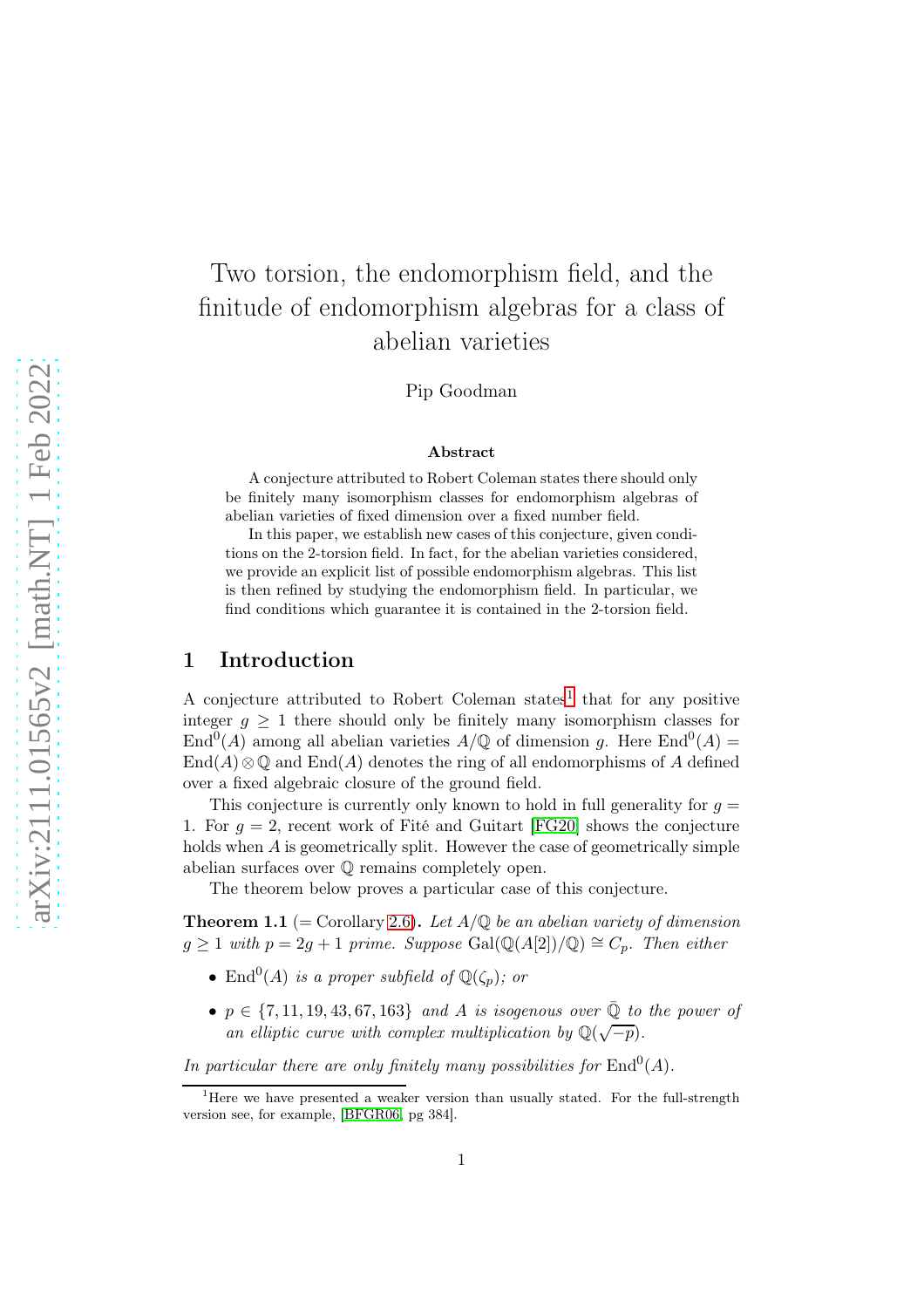Let  $K$  be a number field. In the proof of the above theorem we study the minimal extension  $L/K$  over which all endomorphisms of an abelian variety  $A/K$  are defined. Following Guralnick and Kedlaya [\[GK17\]](#page-12-2), we call L the endomorphism field.

By exploiting the connection of  $L/K$  to Sato-Tate groups, strong restrictions on the degree  $[L: K]$  (for g fixed, A and K varying) have been found [\[FKRS12\]](#page-12-3), [\[GK17\]](#page-12-2), [\[FKS21,](#page-12-4) top of page 3]. See also [\[Goo21,](#page-12-5) Theorem 2.5] for a partial converse to the main theorem of [\[GK17\]](#page-12-2).

The results we present on  $L/K$  here are in the same vein as those of Silverberg, who showed L is contained in  $K(A[n])$  for  $n \geq 3$  [\[Sil92,](#page-13-0) Theorem 2.4]. The elliptic curve  $y^2 = x^3 - x$ , which has CM by  $\mathbb{Z}[i]$ , shows this result is not true in general for  $n = 2$ . However, we have the following:

<span id="page-1-0"></span>**Theorem 1.2** (= Theorem [2.1\)](#page-3-0). Suppose  $E = \text{End}^0(A)$  is a (finite) Galois extension of  $\mathbb Q$  and  $L \nsubseteq K(A[2])$ . The following hold:

- Gal $(E/\mathbb{Q})$  has a non-trivial normal elementary abelian 2-subgroup;
- if  $\text{End}(A)$  is 2-maximal in E, then 2 is wildly ramified in  $E/\mathbb{Q}$ .

In particular, if  $E/\mathbb{Q}$  is Galois,  $\text{End}(A)$  is a 2-maximal order and 2 is not wildly ramified, then  $L \subseteq K(A[2])$ .

An order  $\mathcal{O} \subseteq \text{End}^0(A)$  is said to be 2-maximal if for any other order  $\mathcal{O}' \subseteq \text{End}^0(A)$  satisfying  $\mathcal{O} \otimes \mathbb{Z}_2 \subseteq \mathcal{O}' \otimes \mathbb{Z}_2$  we have  $\mathcal{O} \otimes \mathbb{Z}_2 = \mathcal{O}' \otimes \mathbb{Z}_2$ .

**Example 1.3.** The condition that  $\text{End}(A)$  is 2-maximal cannot be removed. Indeed, the elliptic curve  $y^2 = (x+2)(x^2-2x-11)$  has CM by  $\mathbb{Z}[\sqrt{-3}]$  and its 2-torsion field is  $\mathbb{Q}(\sqrt{3})$ , see [\[Sil94,](#page-13-1) Appendix A §3].

<span id="page-1-1"></span>**Remark 1.4.** By Proposition 2.2 of  $[Goo21]$  End(A) is a 2-maximal order and 2 is totally inert in  $E$  when the absolute Galois group  $G_L$  acts irreducibly on A[2]. For a more explicit criterion, see [\[Goo21,](#page-12-5) Theorem 2.9].

Theorem [1.2](#page-1-0) along with Remark [1.4](#page-1-1) facilitates finding the endomorphism field in explicit examples. However, our main motivation comes from questions of the form "How does  $Gal(K(A[2])/K)$  influence  $End(A)$  =  $\text{End}_L(A)$ ?". We note this question may be made explicit for hyperelliptic jacobians. Indeed, if  $J/K$  is the jacobian of a hyperelliptic curve determined by  $y^2 = f(x)$ ,  $f \in K[x]$ , then  $Gal(f) := Gal(K(f)/K) \cong Gal(K(J[2])/K)$ , see for example [\[Zar01,](#page-13-2) Theorem 4.1]. Let us list a few further corollaries of Theorems [1.1](#page-0-1) and [1.2](#page-1-0) in this direction.

**Corollary 1.5** (= Corollary [2.7\)](#page-6-0). Let  $C: y^2 = f(x)$  be an elliptic curve defined over a number field with a real embedding. If  $Gal(f) \cong C_3$ , then C does not have complex multiplication.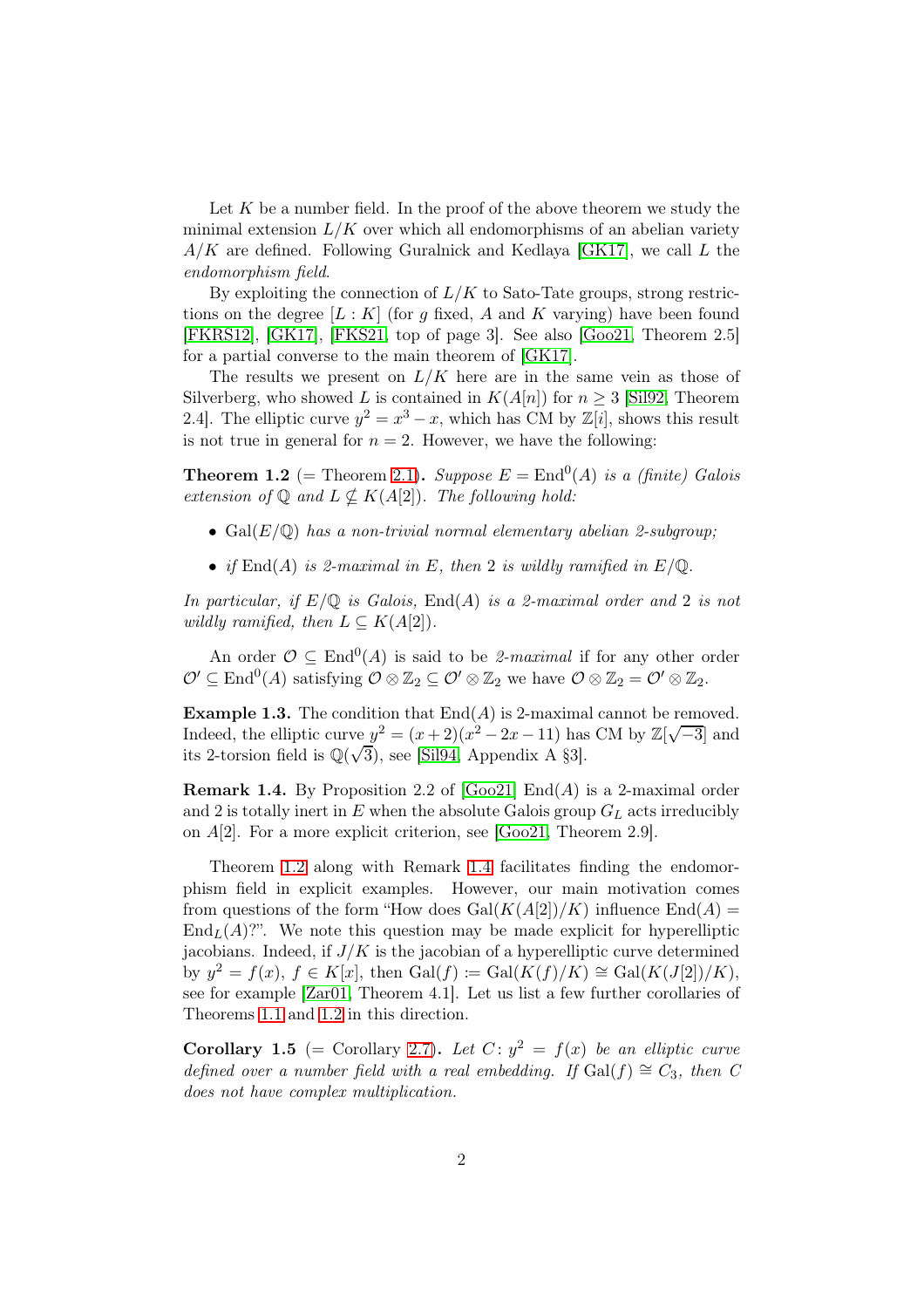We let  $\text{End}_F(A)$  denote the endomorphisms of  $A/K$  defined over a field  $F/K$  and write  $\text{End}_F^0(A) = \text{End}_F(A) \otimes \mathbb{Q}$ .

**Corollary 1.6** (= Corollary [2.8\)](#page-6-1). Let  $A/\mathbb{Q}$  be an abelian surface. Suppose  $Gal(\mathbb{Q}(A[2])/\mathbb{Q}) \cong C_5$ . Then either  $End(A) = \mathbb{Z}$  or  $End_{\mathbb{Q}}^0(A) = End^0(A)$  $\mathbb{Q}(\sqrt{5})$ .

Example 1.7. It is well known the first case occurs and examples are easily found. The jacobian J of the hyperelliptic curve  $y^2 = x(x^5 - 4x^4 + 2x^3 +$  $5x^2 - 2x - 1$ ) has  $\text{End}_{\mathbb{Q}}(J) = \text{End}(J) \cong \mathbb{Z} \left[ \frac{1 + \sqrt{5}}{2} \right]$  $\frac{1}{2}$  by [\[Wil00,](#page-13-3) Proposition 1] and  $x^5 - 4x^4 + 2x^3 + 5x^2 - 2x - 1$  has Galois group isomorphic to  $C_5$ . This shows the second case may also occur.

Combining Theorems [1.2,](#page-1-0) [2.12](#page-8-0) with Theorems 1.5 and 2.9 of [\[Goo21\]](#page-12-5) along with the main theorem of [\[Zar00\]](#page-13-4) (for the final statement). We obtain the following:

<span id="page-2-0"></span>**Theorem 1.8.** Let  $f(x) \in K[x]$  be a polynomial of degree 5.

- 1. Suppose Gal(f)  $\cong$  F<sub>5</sub>. The following hold:
	- (i) If End<sup>0</sup>(J) is a (real) quadratic field, then  $L = K(\sqrt{\Delta_f})$ , the unique degree 2 extension of K contained in  $K(f)$ .
	- (ii) If  $\text{End}^0(J) \cong E$  is a degree 4 CM field, then it is cyclic and L is the unique degree 4 extension of K contained in  $K(f)$ . Moreover,  $L = EK$ .
- 2. Suppose Gal $(f) \cong D_5$ . If End<sup>0</sup>(*J*) is a degree 4 CM field, then L is the unique degree 2 extension of K contained in  $K(f)$ .
- 3. Suppose Gal $(f) \cong C_5$ . Then  $L = K$ . Furthermore, if End<sup>0</sup>(*J*) is a degree  $4$  CM field, then  $K$  contains a real quadratic field with discriminant congruent to 5 modulo 8.

In particular, if  $K = \mathbb{Q}$ , J has CM and Gal(f) contains an element of order 5, then Gal $(f) \cong F_5$ .

Motivated by a question of Ciaran Schembri and John Voight, linked to their work on an analogue of Mazur's Theorem for abelian surfaces defined over Q with QM (see [§3](#page-8-1) for a definition), we prove analogues of Theorem [1.2](#page-1-0) for certain quaternion algebras, see Theorems [3.3](#page-10-0) and [3.5.](#page-11-0)

**Notation.** We denote by  $C_n$ ,  $D_n$ ,  $F_n$  the cyclic group of order n, the dihedral group of order  $2n$ , and the Frobenius group isomorphic to  $\mathbb{F}_n \rtimes \mathbb{F}_n^*$  (for n a prime power) respectively.

A primitive *n*-th root of unity is denoted by  $\zeta_n$ . For a polynomial  $f \in K[x]$ , we denote its splitting field by  $K(f)$ , and write Gal(f) for  $Gal(K(f)/K).$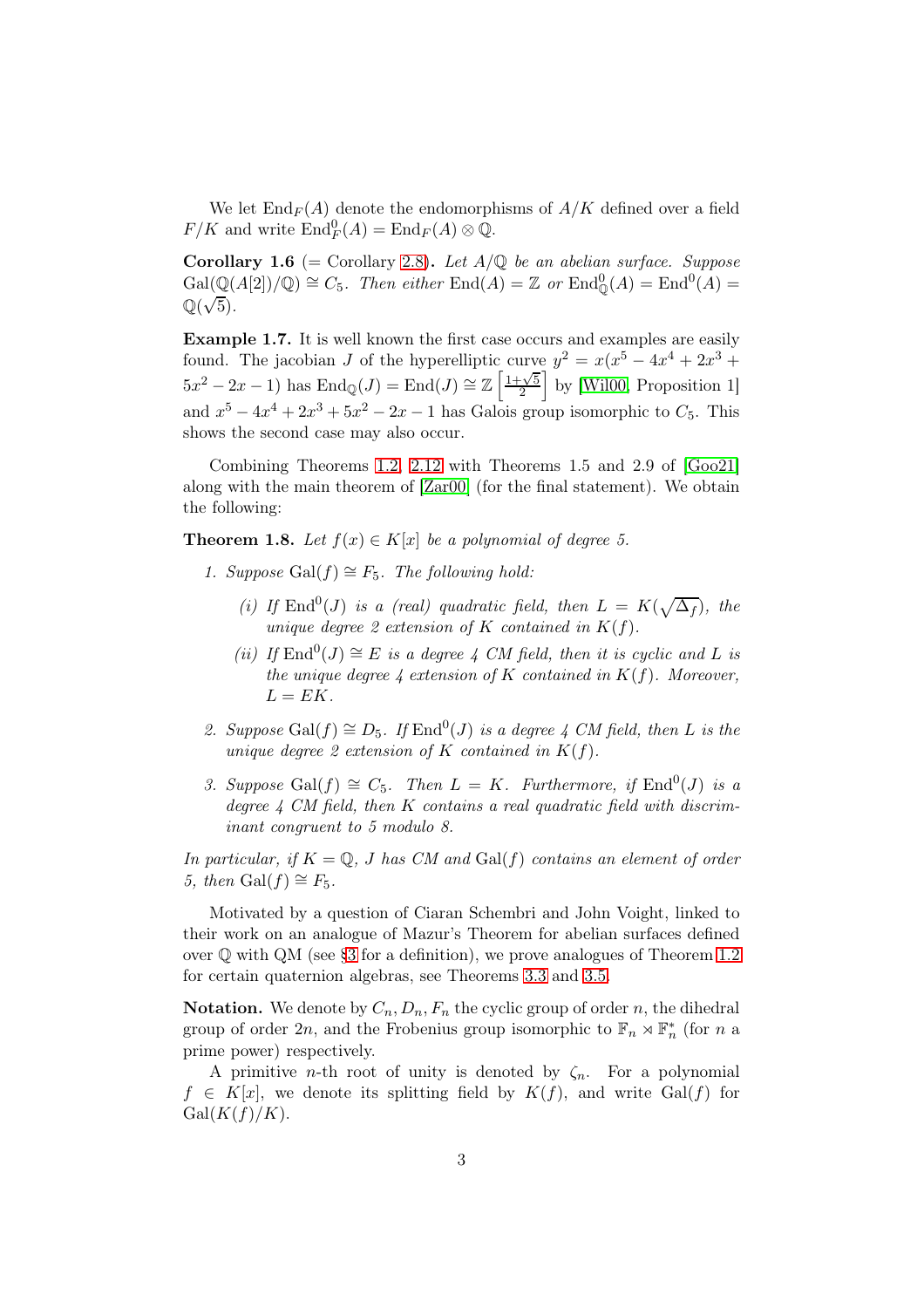Throughout A will denote an abelian variety of dimension g defined over a number field  $K$  (often  $\mathbb Q$ ). Moreover, we denote by  $L$  the smallest extension of K over which all the endomorphisms of A are defined.

Acknowledgements. The author would like to thank Ciaran Schembri and John Voight for their question and communicating examples in Section [3.](#page-8-1) Likewise he expresses his gratitude to Víctor Rotger for clarifying details on his paper with Luis Dieulefait. He also thanks Tim Dokchitser, Jeremy Rickard and David Zywina for reading an earlier draft of this article.

The author thanks the University of Bristol and the Université Clermont Auvergne for their hospitality during the period this paper was written. The author was funded by the EPSRC (grant number EP/N509619/1) and an early career fellowship from the LMS.

# 2 Number fields

Silverberg has shown the endomorphism field  $L/K$  of an abelian variety  $A/K$ is contained in the *n*-torsion field for every  $n \geq 3$  [\[Sil92,](#page-13-0) Theorem 2.4]. The case  $n = 4$  implies Gal( $L/L \cap K(A[2])$ ) is an elementary abelian 2-group, since  $Gal(K(A[4])/K(A[2]))$  is too, for details see [\[Goo21,](#page-12-5) Proposition 3.9]. Below we provide conditions on End(A) which guarantee  $L \subseteq K(A[2])$ .

<span id="page-3-0"></span>**Theorem 2.1.** Suppose  $E = \text{End}^0(A)$  is a (finite) Galois extension of  $\mathbb{Q}$ and  $L \nsubseteq K(A[2])$ . The following hold:

- Gal $(E/\mathbb{Q})$  has a non-trivial normal elementary abelian 2-subgroup;
- if  $\text{End}(A)$  is 2-maximal in E, then 2 is wildly ramified in  $E/\mathbb{Q}$ .

In particular, if  $E/\mathbb{Q}$  is Galois,  $End(A)$  is a 2-maximal order and 2 is not wildly ramified, then  $L \subseteq K(A[2])$ .

*Proof.* If Gal( $L/K$ ) acts faithfully on End(A)  $\otimes \mathbb{Z}/2\mathbb{Z}$ , then we may recu-perate Lemma 2.1 in [\[Sil92\]](#page-13-0) with  $N = 2$ ,  $\Lambda = \text{End}(A)$  and G the image of  $Gal(L/K)$  in Aut( $\Lambda$ ). Following through the proofs of Propositions 2.2, 2.3 and Theorem 2.4 in [\[Sil92\]](#page-13-0) shows  $L \subseteq K(A[2])$ . Hence we may suppose the action of Gal $(L/K)$  on End $(A) \otimes \mathbb{Z}/2\mathbb{Z}$  has a non-trivial element  $\gamma$  in its kernel.

Since Gal $(L/K)$  acts on End(A) by Z-linear automorphisms of End(A), we may view its image as a subgroup of Gal( $E/\mathbb{Q}$ ). Identify  $\gamma$  with its image in  $Gal(E/\mathbb{Q})$ . Let d be the rank of  $End(A)$  as a free Z-module and view Gal( $E/\mathbb{Q}$ ) as a (finite) subgroup of  $GL_d(\mathbb{Z})$  via its action on  $End(A)$ . The reduction map  $GL_d(\mathbb{Z}) \to GL_d(\mathbb{Z}/4\mathbb{Z})$  is injective on finite groups and the kernel of  $GL_d(\mathbb{Z}/4\mathbb{Z}) \to GL_d(\mathbb{Z}/2\mathbb{Z})$  is an elementary abelian 2-group (for more details see [\[Goo21,](#page-12-5) Prop. 3.9]). Thus the kernel of the map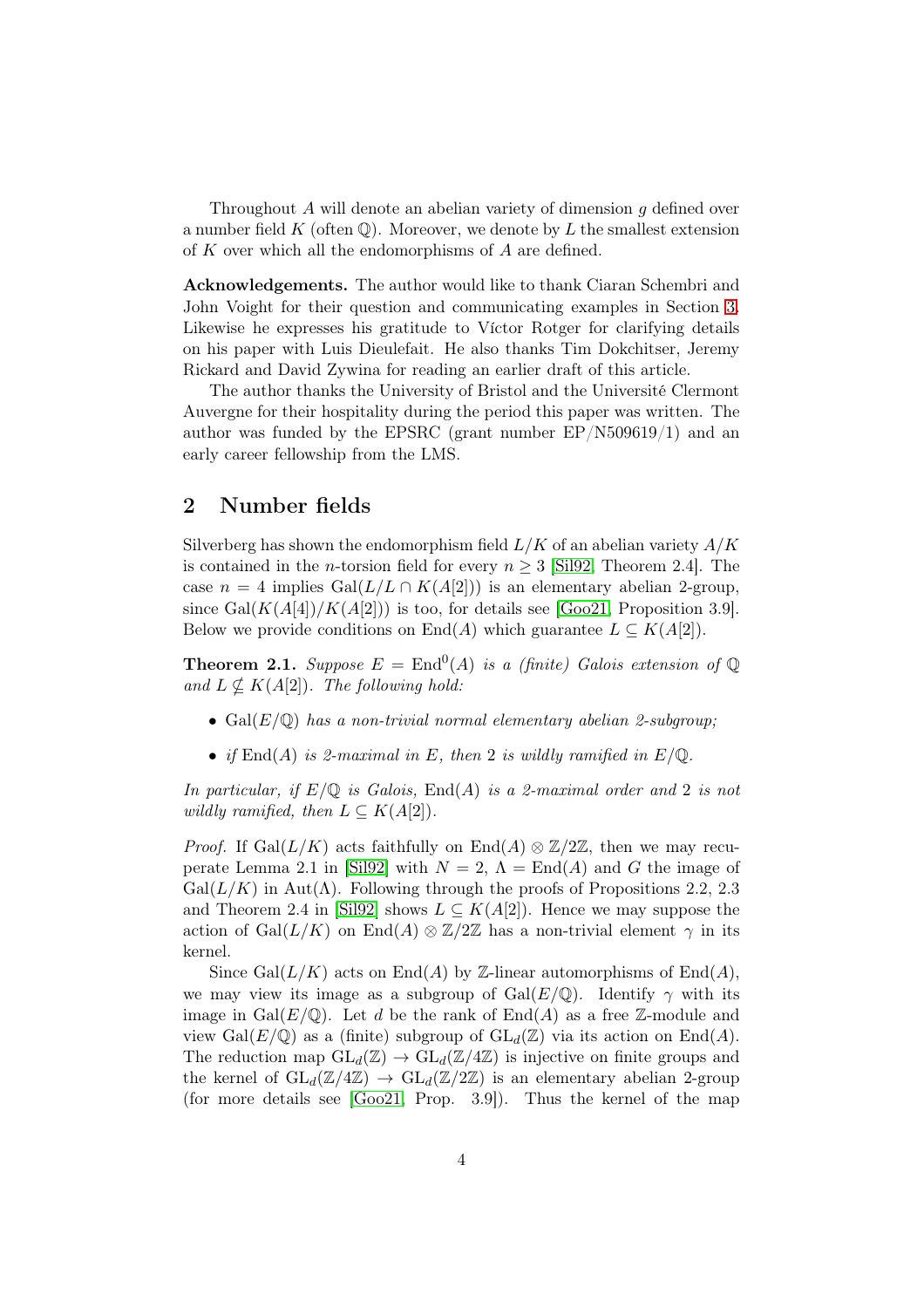$Gal(E/\mathbb{Q}) \to Aut(End(A) \otimes \mathbb{Z}/2\mathbb{Z}) \cong GL_d(\mathbb{Z}/2\mathbb{Z})$  is an elementary abelian 2-group which is non-trivial since it contains  $\gamma$ .

Assume now End(A) is a 2-maximal order in E. As  $\gamma$  acts trivially on the order  $\text{End}(A)$  modulo 2, it also acts trivially on  $\text{End}(A)$  modulo every prime above 2 in E. Since End(A) is 2-maximal, we find  $\gamma$  belongs to the inertia group  $I_{\mathfrak{p}}$  for every prime  $\mathfrak{p}$  above 2 in E. By the above  $\gamma$  has order two, and hence 2 is wildly ramified in  $E/\mathbb{Q}$ .  $\Box$ 

**Remark 2.2.** The condition that  $End(A)$  is 2-maximal cannot be removed. Indeed, the elliptic curve  $y^2 = x^3 - 15x - 22$  has CM by  $\mathbb{Z}[\sqrt{-3}]$  and its 2-torsion field is  $\mathbb{Q}(\sqrt{3})$ , see [\[Sil94,](#page-13-1) Appendix A §3].

We now prove finitude results for endomorphism algebras of certain abelian varieties and apply the above theorem to restrict the list of possible endomorphism algebras.

**Proposition 2.3.** Let  $A/K$  be an abelian variety of dimension  $g \geq 1$  with  $p = 2g + 1$  prime. Suppose q is a prime of bad reduction for A and there is an element of order p in the image of the inertia group  $I_{\mathfrak{q}}$  on  $A[\ell]$  for some  $\mathfrak{q} \nmid \ell$ . Then either

- p does not divide  $[L:K]$  and  $\text{End}^0(A)$  is a subfield of  $\mathbb{Q}(\zeta_p)$ ; or
- p divides  $[L: K]$ ,  $q > 3$  and A is isogenous over  $\overline{Q}$  to the power of an absolutely simple abelian variety with complex multiplication by a proper subfield of  $\mathbb{Q}(\zeta_p)$ .

In particular there are only finitely many possibilities for  $\text{End}^0(A)$ .

*Proof.* Suppose p divides  $[L : \mathbb{Q}]$ . Then by Theorem 2.5 of  $[Goo21], g \geq 3$ and A is isogenous over  $\overline{Q}$  to the power of an absolutely simple abelian variety with complex multiplication by a proper subfield F of  $\mathbb{Q}(\zeta_p)$ . Hence we may suppose p does not divide  $[L:K]$ .

The criterion of Néron-Ogg-Shafarevich implies that the image of the inertia group  $I_{\mathfrak{a}}$  on the Tate module  $T_{\ell}(A)$  for any prime  $\ell$ , not divisible by q, contains an element  $\tau$  of order p. Furthermore, as the trace of  $\tau$  is an integer [\[ST68,](#page-13-5) Thm. 2] its eigenvalues are the primitive p-th roots of unity.

By Dirichlet's theorem on arithmetic progressions, we can find a prime  $\ell$ , not divisible by **q**, which is a primitive root modulo *p*. The reduction of  $\tau$ modulo  $\ell$  lands in Gal $(K(A[\ell])/K)$  and has order p. This allows us to apply [\[Goo21,](#page-12-5) Theorem 2.9] and deduce  $E \coloneqq \text{End}^0(A)$  is a field.

As p does not divide  $[L : K]$ , the element  $\tau$  lies in the image of  $G_L$ . The decomposition  $E \otimes \mathbb{Q}_\ell = \prod_{\lambda | \ell} E_\lambda$  induces a decomposition  $T_\ell(A) =$  $\prod_{\lambda|\ell} T_{\lambda}(A)$  giving representations  $G_L \to \text{GL}_n(E_{\lambda})$  where  $n = \frac{2g}{[E:\mathbb{C}]}$  $\frac{2g}{[E:\mathbb{Q}]}$ , see §2 of [\[Rib76\]](#page-13-6) for further details. Let  $\tau_{\lambda} \in GL_n(E_{\lambda})$  be the projection of  $\tau$  onto  $T_{\lambda}(A)$ . By the above, the eigenvalues of  $\tau_{\lambda}$  are distinct primitive p-th roots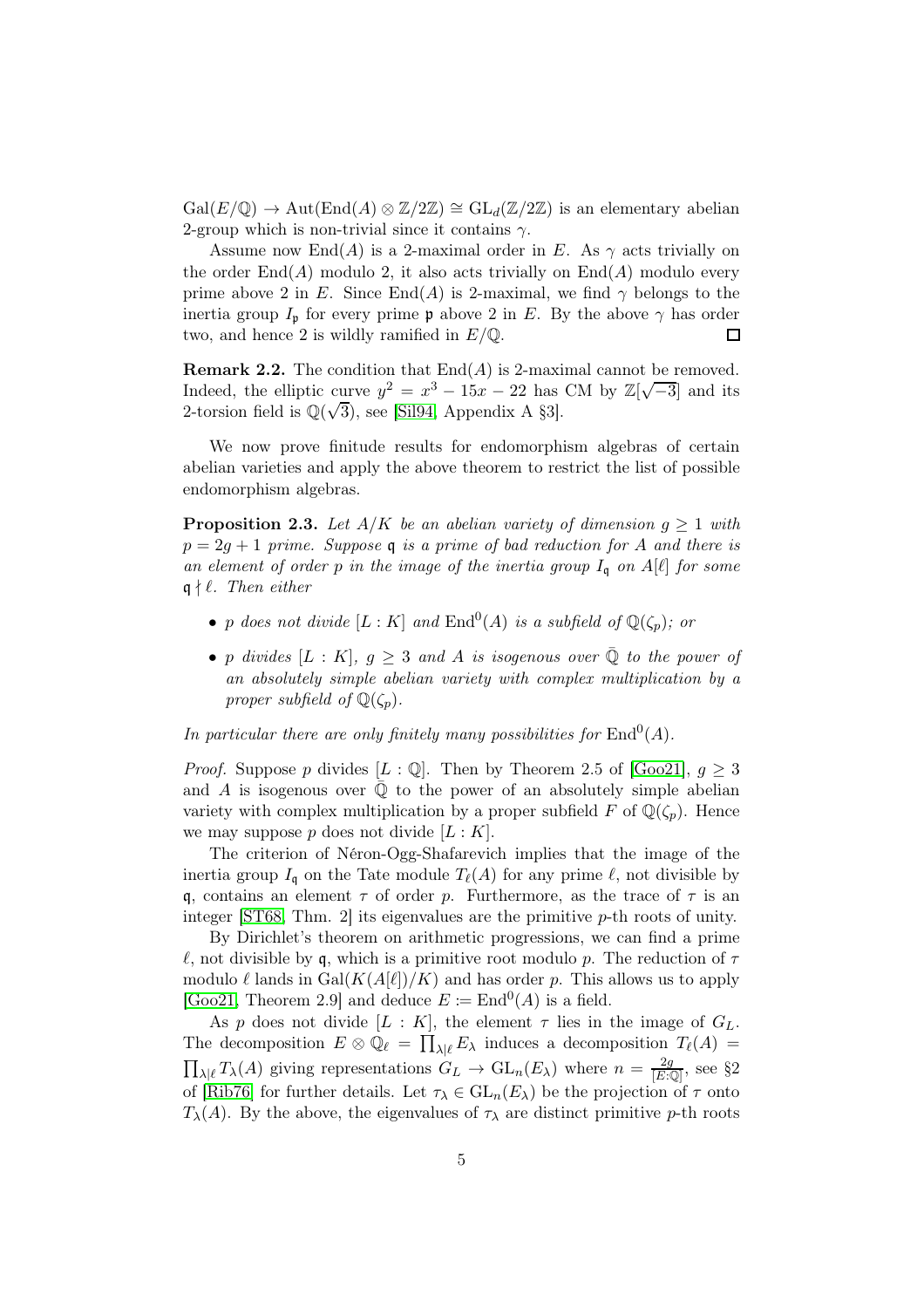of unity. Taking the trace of  $\tau_{\lambda}$  we deduce E contains a subfield of  $\mathbb{Q}(\zeta_p)$  of degree  $[E:\mathbb{Q}]$ . In other words,  $E \subseteq \mathbb{Q}(\zeta_n)$ .  $\Box$ 

By finding a condition on the ray class groups of primes above  $2$  in  $K$ . we deduce an explicit version of the above:

<span id="page-5-1"></span>**Theorem 2.4.** Let  $A/K$  be an abelian variety of dimension  $g \geq 1$  with  $p = 2g + 1$  prime. Suppose Gal $(K(A[2])/K) \cong C_p$  and p divides neither the class number of  $K$ , nor the multiplicative order of the residue field of any prime above 2. Then either

- p does not divide  $[L:K]$  and  $\text{End}^0(A)$  is a subfield of  $\mathbb{Q}(\zeta_p)$ ; or
- p divides  $[L: K]$ ,  $q > 3$  and A is isogenous over  $\overline{Q}$  to the power of an absolutely simple abelian variety with complex multiplication by a proper subfield of  $\mathbb{Q}(\zeta_p)$ .

In particular there are only finitely many possibilities for  $\text{End}^0(A)$ .

*Proof.* Let  $F/K$  be an odd degree extension unramified outside of 2. Then by class field theory, any prime dividing  $[F: K]$  divides either the class number of  $K$ , or the multiplicative order of the residue field of a prime above 2 in K.

It follows that  $K(A[2])/K$  is ramified at some prime  $q \nmid 2$ . This allows us to apply the above proposition and conclude.  $\Box$ 

The following lemma is well-known.

<span id="page-5-2"></span>**Lemma 2.5.** Let  $A/K$  be an absolutely simple abelian variety with CM by a Galois extension  $E/\mathbb{Q}$ . Then  $L = E^*K$  and  $E \supseteq E^*$ , where  $E^*$  is the reflex field of E. Furthermore if  $E/\mathbb{Q}$  is abelian, then  $E=E^*$ .

*Proof.* As  $E/\mathbb{Q}$  is Galois, the reflex field  $E^*$  is a subfield of E [\[Shi98,](#page-13-7) Prop. 28, pg 62]. Moreover, since A is absolutely simple its CM type is primitive. Proposition 30 on page 65 of [\[Shi98\]](#page-13-7) applies to tell us the endomorphism field L equals  $E^*K$ . Finally, if  $E/\mathbb{Q}$  is an abelian extension, then  $E = E^*$ by Example (1) on page 63 of [\[Shi98\]](#page-13-7).  $\Box$ 

<span id="page-5-0"></span>**Corollary 2.6.** Let  $A/\mathbb{Q}$  be an abelian variety of dimension  $g \geq 1$  with  $p = 2g + 1$  prime. Suppose Gal( $\mathbb{Q}(A[2])/\mathbb{Q}$ ) ≅  $C_p$ . Then either

- End<sup>0</sup>(A) is a proper subfield of  $\mathbb{Q}(\zeta_p)$ ; or
- $p \in \{7, 11, 19, 43, 67, 163\}$  and A is isogenous over  $\overline{Q}$  to the power of an elliptic curve with complex multiplication by  $\mathbb{Q}(\sqrt{-p})$ .

In particular there are only finitely many possibilities for  $\text{End}^0(A)$ .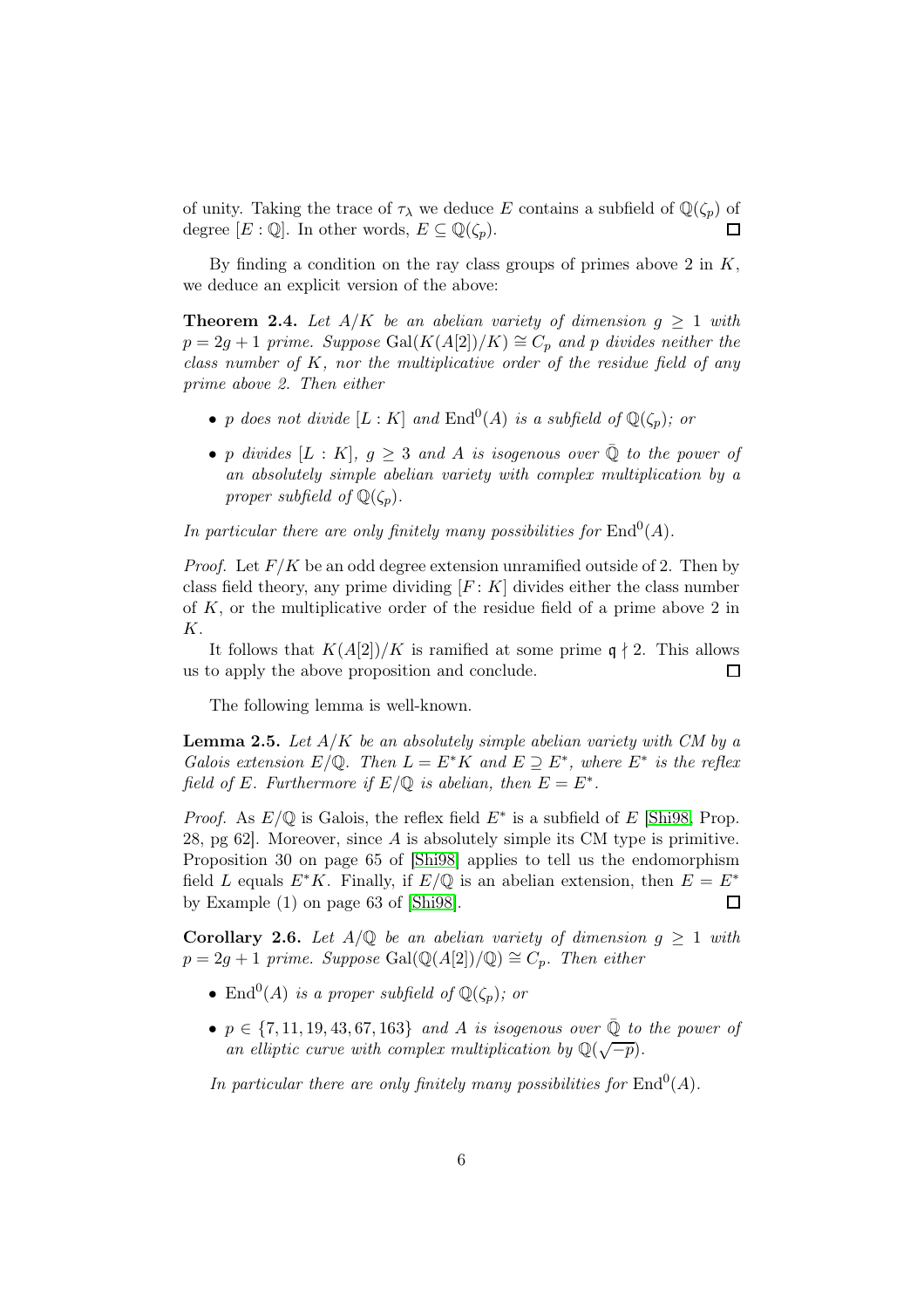*Proof.* Clearly, we may apply Theorem [2.4.](#page-5-1) Suppose first p divides  $[L:\mathbb{Q}]$ . Then  $q \geq 3$  and A is isogenous over  $\overline{Q}$  to the power of an absolutely simple abelian variety  $B$  with complex multiplication by a proper subfield  $F$  of  $\mathbb{Q}(\zeta_n)$ . The above lemma applies to B and shows L, the endomorphism field of A, contains F.

Proposition 3.9 of [\[Goo21\]](#page-12-5) (recalled at the beginning of this section) shows  $Gal(L/\mathbb{Q})$  has order  $2^mp$  for some m. Moreover, as the quotient  $Gal(\mathbb{Q}(A[2])/\mathbb{Q}) \cong Gal(L/\mathbb{Q})/C_2^m$  has odd order p, any element of even order in  $Gal(L/\mathbb{Q})$  has either order two or 2p.

Since p does not divide  $[F: \mathbb{Q}]$ , the cyclic quotient  $Gal(F/\mathbb{Q})$  of  $Gal(L/\mathbb{Q})$ has order two (it is not trivial since  $F$  is a CM field). Using  $F$  is a CM field only ramified at p, we find  $F = \mathbb{Q}(\sqrt{-p})$  where  $p \equiv 3 \mod 4$ . In particular g is odd.

We show  $F$  has class number one, which by the Baker–Heegner–Stark Theorem will conclude the proof in this case. As  $F/\mathbb{Q}$  is a quadratic extension,  $B$  is an elliptic curve. Thus by CM theory the compositium of  $F$ and the field of definition of  $B$  contains  $H$  the Hilbert class field of  $F$ . In particular, L contains H, so  $[H:F]$  divides  $2<sup>m</sup>p$  for some m. On the other hand, [\[FG18,](#page-12-6) Corollary 2.16] tells us every element of  $Gal(H/F)$  has order dividing g. As g is odd and less than p, we find  $Gal(H/F) = 1$  as claimed.

We now suppose p does not divide  $[L:\mathbb{Q}]$  and show  $E \neq \mathbb{Q}(\zeta_p)$ . Suppose we had equality, then applying Lemma [2.5](#page-5-2) we find  $L = \mathbb{Q}(\zeta_p)$ . If  $p = 3$ , then we apply Theorem 2.9 of [\[Goo21\]](#page-12-5) and Theorem [2.1](#page-3-0) to obtain a contradiction. Else,  $p \ge 5$  and Proposition 3.9 of [\[Goo21\]](#page-12-5) provides us with a contradiction, since Gal( $\mathbb{O}(\zeta_n)/\mathbb{O}$ ) is not an elementary abelian 2-group. since  $Gal(\mathbb{Q}(\zeta_p)/\mathbb{Q})$  is not an elementary abelian 2-group.

Let us record some easy corollaries of Theorem 2.9 of [\[Goo21\]](#page-12-5), Theorems [2.1,](#page-3-0) [2.6](#page-5-0) and Lemma [2.5.](#page-5-2)

<span id="page-6-0"></span>**Corollary 2.7.** Let  $A: y^2 = f(x)$  be an elliptic curve defined over a number field with a real embedding. If Gal(f)  $\cong C_3$ , then A does not have complex multiplication.

<span id="page-6-1"></span>Corollary 2.8. Let  $A/\mathbb{Q}$  be an abelian surface. Suppose Gal( $\mathbb{Q}(A[2])/\mathbb{Q}$ ) ≅ C<sub>5</sub>. Then either End(A) = Z or End<sub>Q</sub>(A) = End<sup>0</sup>(A) = Q( $\sqrt{5}$ ).

Remark 2.9. The above result is the best possible. Indeed, it is well known the first case occurs and examples are easily found. The jacobian  $J$  of the hyperelliptic curve  $y^2 = x(x^5 - 4x^4 + 2x^3 + 5x^2 - 2x - 1)$  has  $\text{End}_{\mathbb{Q}}(J) =$  $\text{End}(J) \cong \mathbb{Z} \left[ \frac{1+\sqrt{5}}{2} \right]$  $\frac{1}{2}$  by [\[Wil00,](#page-13-3) Proposition 1] and  $x^5 - 4x^4 + 2x^3 + 5x^2 - 2x - 1$ has Galois group isomorphic to  $C_5$ . This provides an example for the second case.

We present a variant of Theorem [2.4](#page-5-1) for abelian varieties over imaginary quadratic fields.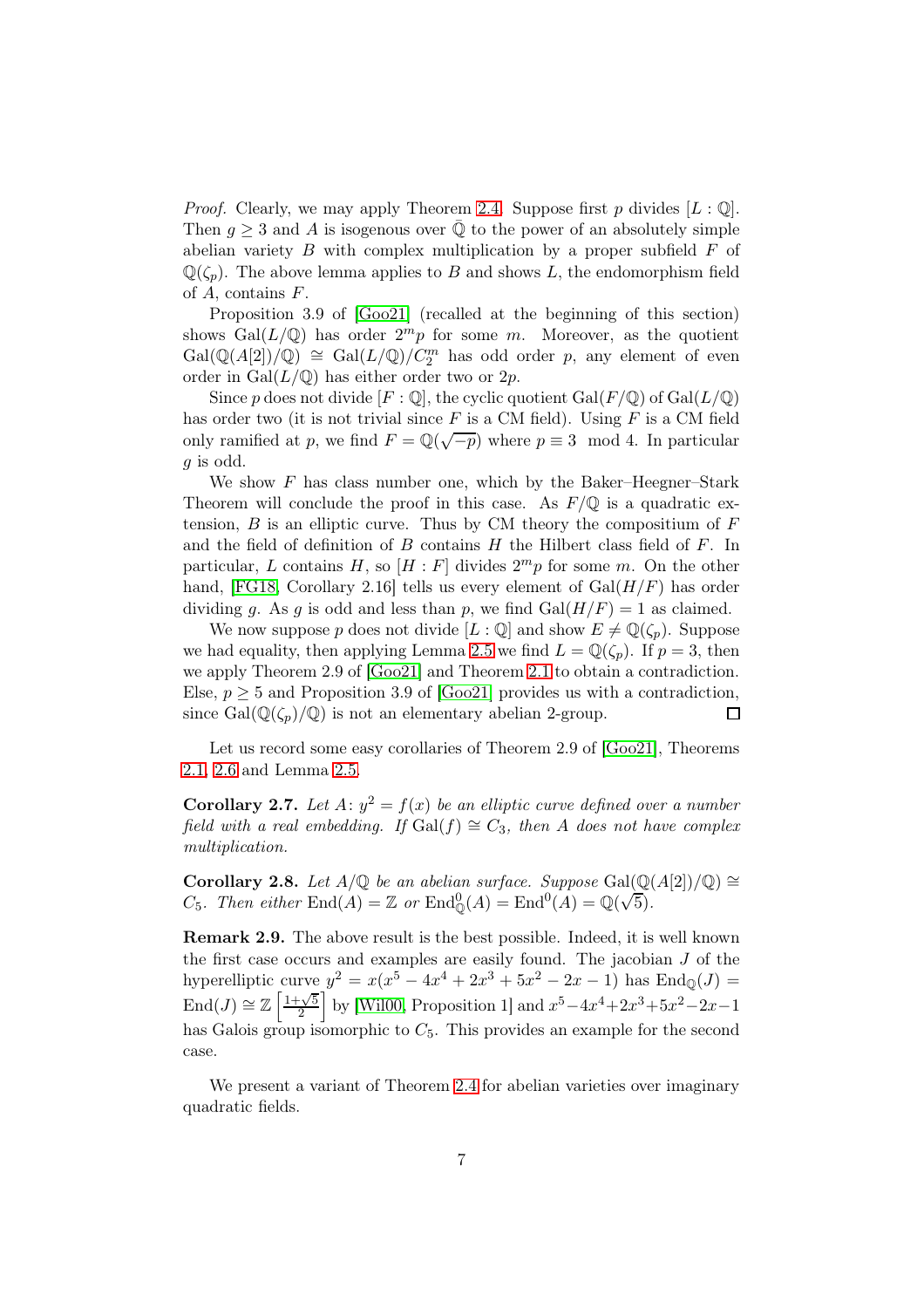**Theorem 2.10.** Let  $g \geq 2$  be an integer and suppose  $p = 2g + 1$  is prime. Let  $K$  be an imaginary quadratic field of class number coprime to  $p$ . Let A/K be an abelian variety of dimension g. Suppose Gal(K(A[2])/K)  $\cong C_p$ . Then either

- End<sup>0</sup>(A) is a proper subfield of  $\mathbb{Q}(\zeta_p)$ ; or
- A is isogenous over  $\overline{Q}$  to the power of an elliptic curve with complex multiplication by  $\mathbb{Q}(\sqrt{-p})$  where  $p \equiv 3 \mod 4$  is such that the Hilbert class field of  $\mathbb{Q}(\sqrt{-p})$  is contained in  $K(\sqrt{-p})$ .

In particular there are only finitely many possibilities for  $\text{End}^0(A)$ .

*Proof.* Clearly, we may apply Theorem [2.4.](#page-5-1) Suppose first p divides  $[L:K]$ . Then A is isogenous over  $\bar{K}$  to the power of an absolutely simple abelian variety B with complex multiplication by a proper subfield F of  $\mathbb{Q}(\zeta_n)$ . The above lemma applies to  $B$  and shows  $L$ , the endomorphism field of  $A$ , contains F.

Proposition 3.9 of [\[Goo21\]](#page-12-5) (recalled at the beginning of this section) shows  $Gal(L/K)$  has order  $2<sup>m</sup>p$  for some m. Moreover, as the quotient  $Gal(K(A[2])/K) \cong Gal(L/K)/C_2^m$  has odd order p, any element of even order in  $Gal(L/K)$  has either order two or 2p. Since p does not divide  $[F : \mathbb{Q}]$ , the cyclic quotient  $Gal(FK/K)$  of  $Gal(L/K)$  has order dividing two.

In turn we deduce  $[F: \mathbb{Q}]$  divides 4 and is equal to 4 only if  $F \supsetneq K$ . Being a CM field,  $[F: \mathbb{Q}] = 4$  would imply F also contains a real quadratic field, whence Gal $(F/\mathbb{Q}) \cong C_2 \times C_2$  giving a contradiction. Thus  $[F: \mathbb{Q}] = 2$ . Using again that F is a CM field only ramified at p, we deduce  $F = \mathbb{Q}(\sqrt{-p})$ where  $p \equiv 3 \mod 4$ .

Let H be the Hilbert class field of F. By [\[FG18,](#page-12-6) Theorem 2.14] the group  $Gal(HK/FK)$  has order dividing q, thus arguing as in the proof of Theorem [2.6,](#page-5-0) we deduce  $[HK : FK] = 1$ . In other words,  $H \subseteq FK = K(\sqrt{-p})$ .

We now suppose p does not divide  $[L: K]$  and show  $E \neq \mathbb{Q}(\zeta_p)$ . Suppose we had equality, then by Lemma [2.5,](#page-5-2)  $L = K(\zeta_p)$ . Proposition 3.9 of [\[Goo21\]](#page-12-5) then implies  $Gal(L/K) = Gal(K(\zeta_p)/K) \cong Gal(\mathbb{Q}(\zeta_p)/\mathbb{Q}(\zeta_p) \cap K)$  has order at most 2. Hence  $[\mathbb{Q}(\zeta_p) : \mathbb{Q}]$  divides 4, being equal to 4 only if K is contained in  $\mathbb{Q}(\zeta_p)$ . But  $[\mathbb{Q}(\zeta_p) : \mathbb{Q}] = 4$  implies  $p = 5$  and  $\mathbb{Q}(\zeta_5)$  does not have an imaginary subfield. Whence  $[\mathbb{Q}(\zeta_p) : \mathbb{Q}] = 2$  and  $p = 3$ . This in turn implies  $g = 1$  which we have ruled out by assumption.  $\Box$ 

**Remark 2.11.** The condition on the class number of K cannot be removed. Indeed, the polynomial  $f(x) = x^5 - 19x^4 + 107x^3 + 95x^2 + 88x - 16$  has Galois group  $D_5$  and its splitting field is the Hilbert class field of  $K := \mathbb{Q}(\sqrt{-131})$ . The jacobian  $J_f$  of the hyperelliptic curve defined by  $y^2 = f(x)$ , has endomorphism algebra isomorphic to  $\mathbb{Q}(\sqrt{13})$  and the group  $Gal(K(J_f[2])/K)$  is isomorphic to  $C_5$ .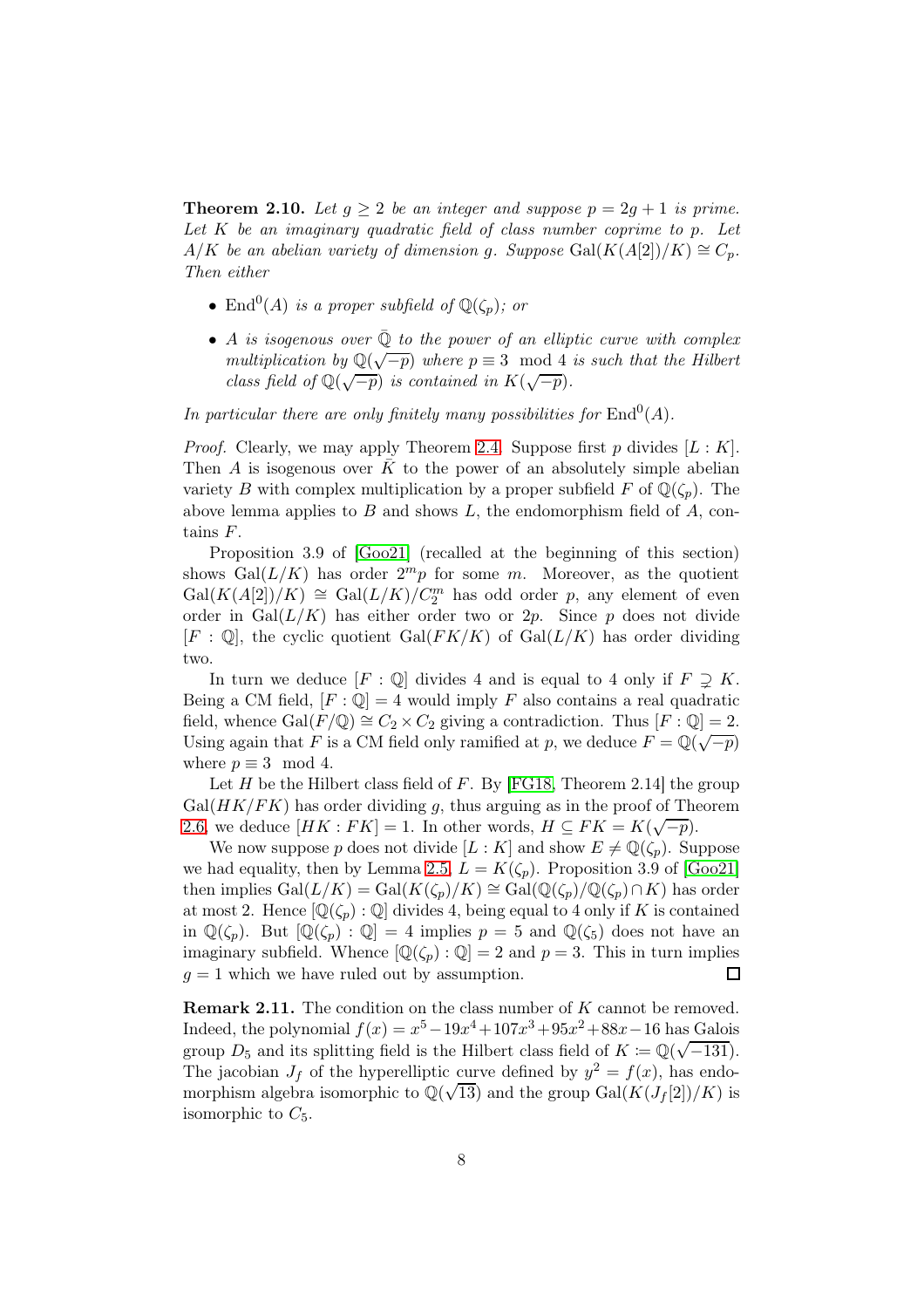However, notice  $13 \equiv 5 \mod 8$  as predicted by [\[Goo21,](#page-12-5) Theorem 2.10]. Also note  $J_f$  could not have had CM by combining Theorem [2.1](#page-3-0) and Theorem 2.10 of [\[Goo21\]](#page-12-5).

Before proving Theorem [1.8,](#page-2-0) we give the following extension of [\[Goo21,](#page-12-5) Theorem 3.5].

<span id="page-8-0"></span>**Theorem 2.12.** Let  $f \in K[x]$  be a polynomial of odd degree n with Galois group isomorphic to a Frobenius group G of order  $n(n-1)$ . Let  $J_f$  be the jacobian associated to the hyperelliptic curve defined by  $y^2 = f(x)$ .

Suppose  $E = \text{End}^0(J_f)$  is a number field of dimension s over Q. Then  $E/\mathbb{Q}$  is Galois with  $Gal(E/\mathbb{Q})$  isomorphic to a quotient of H the Frobenius complement of G.

Furthermore,  $L/K$  is an extension of degree s contained in  $K(f)$ , and as abstract groups,  $Gal(L/K) \cong Gal(E/\mathbb{Q})$ . Moreover, if  $s = n - 1$ , then  $L = EK$ .

Finally, if  $\text{End}(J_f)$  is 2-maximal, then E is unramified at 2.

Proof. This result is [\[Goo21,](#page-12-5) Theorem 3.5] with the extra assertion that if  $s = n - 1$ , then  $L = EK$ . If  $s = n - 1$ , then  $J_f$  is an absolutely simple abelian variety with CM by  $E$ . We may therefore apply Lemma [2.5](#page-5-2) to find  $L = E^*K$  and  $E^* \subseteq E$ . Hence  $[E^* : \mathbb{Q}] \geq [L : K] = s = [E : \mathbb{Q}]$ . It follows we have equality  $E^* = E$ .

**Example 2.13.** For  $f(x) = x^5 - 2$ , it is well known the endomorphism algebra of  $J_f$  is  $\mathbb{Q}(\zeta_5)$  and  $\mathbb{Q}(\zeta_5)$  is the unique degree 4 extension contained in the splitting field  $\mathbb{Q}(f)$ .

A more interesting example is given by the genus 2 curve with LMFDB label [28561.a.371293.1](https://www.lmfdb.org/Genus2Curve/Q/28561/a/371293/1) first found in  $[{\rm BSS^+16}]$  (though we use an odd degree model computed using Magma [\[BCP97\]](#page-12-8)). Here  $f(x) = 52x^5 + 104x^4 + 104x^3 +$  $52x^2 + 12x + 1$ ,  $Gal(f) \cong F_5$  and  $J_f$  has CM by the number field K defined by  $x^4 - x^3 + 2x^2 + 4x + 3$ . The unique degree 4 extension contained in  $\mathbb{Q}(f)$ is given by  $K$ .

This field is totally inert at 2 (as predicted by [\[Goo21,](#page-12-5) Theorem 2.9]) and unramified outside 13. We note its class number is one, but in line with the theorems presented above,  $\mathcal{Q}(f)/K$  is a degree 5 extension ramified only at 2.

Theorem [1.8](#page-2-0) is a direct consequence of Theorems [2.1,](#page-3-0) [2.12](#page-8-0) and Theorems 1.5, 2.9 of [\[Goo21\]](#page-12-5) with the final statement then following from the main theorem of [\[Zar00\]](#page-13-4).

# <span id="page-8-1"></span>3 Quaternion algebras

Let  $B = \mathbb{Q} + i\mathbb{Q} + j\mathbb{Q} + k\mathbb{Q}$  be an indefinite quaternion algebra generated by *i*, *j* satisfying  $i^2 = D/m$ ,  $j^2 = m$  and  $k = ij$ , where D is a positive squarefree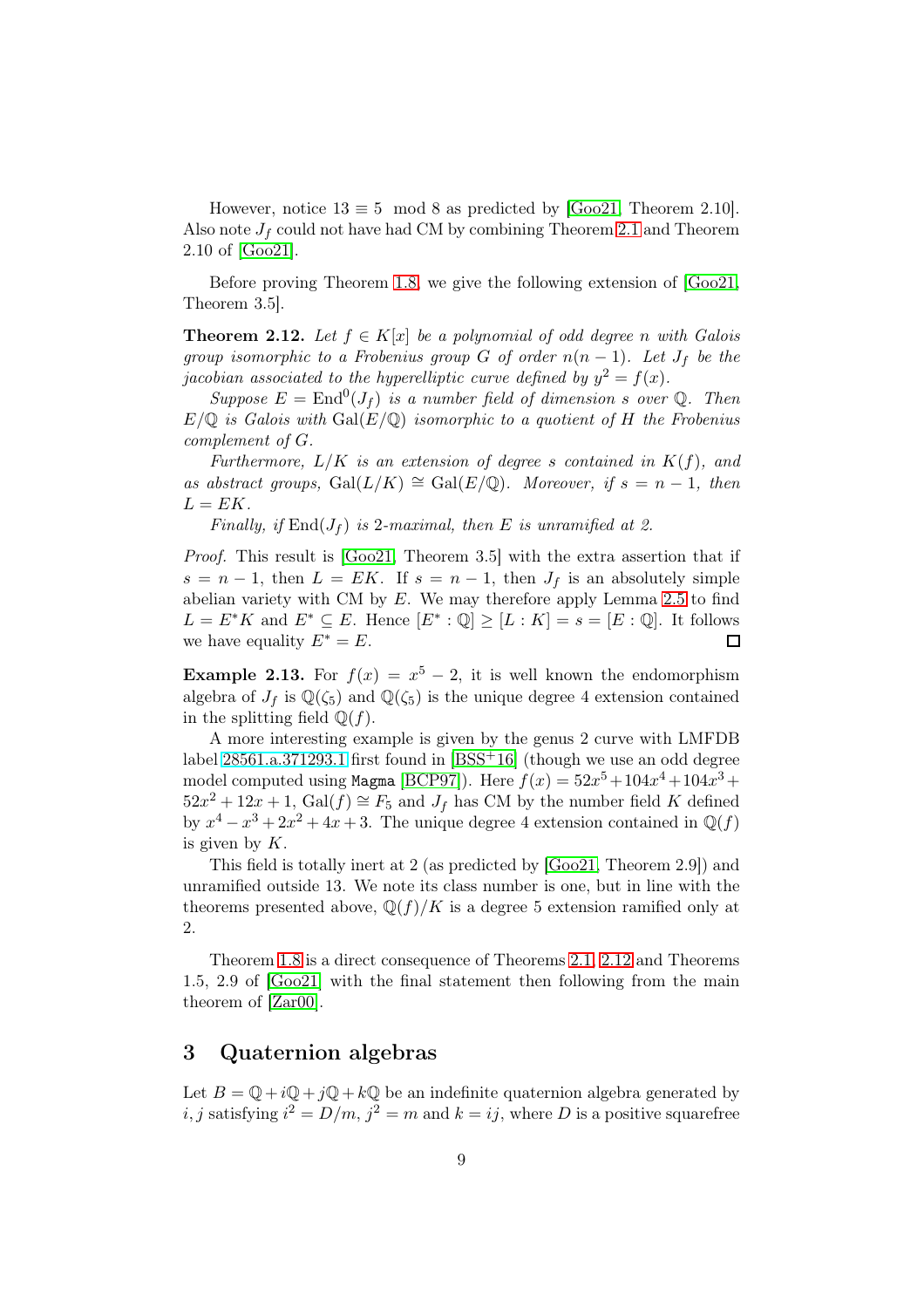integer and m|D. We note  $0 > -m = n(j)$ , the (reduced) norm of j.

An order of  $B$  is said to be hereditary if it has squarefree (reduced) discriminant (for alternate, equivalent, definitions see [\[DR04,](#page-12-9) [Voi21\]](#page-13-8)). We shall take  $\mathcal O$  to be a (hereditary) order in  $B$  of discriminant  $D$ .

An abelian surface  $A/K$  is said to have quaternion multiplication by  $\mathcal O$  if there is an isomorphism  $\iota: \mathcal{O} \xrightarrow{\sim} \text{End}(A)$ . Any such abelian surface admits a principal polarisation over  $\bar{K}$  [\[Voi21,](#page-13-8) 43.6.6. pg 818]. Equivalently, there is an element  $\mu \in \mathcal{O}$  satisfying  $\mu^2 + D = 0$ . Fix such an A,  $\mu$  and  $\mu$ .

Following [\[DR04,](#page-12-9) Definition 3.3], we say  $\chi \in B$  is a twist of  $(0, \mu)$  if it lies in both  $\mathcal O$  and the normaliser  $N_{B^*}(\mathcal O)$ , has trace zero, n( $\chi$ ) divides D, and  $\mu\chi = -\chi\mu$ . The existence of such an element can be verified by a finite computation, we refer the reader to the remark at the bottom of page 9 of [\[DR04\]](#page-12-9) for further details.

Owing in part to the fact  $(0, \mu)$  has been fixed, there are only two possible values<sup>[2](#page-9-0)</sup> n(x) can take and the product of these values is equal to D.

We call  $(0, \mu, \chi)$  a twisted principally polarised order, and say  $(0, \mu, \chi)$ is of discriminant D and norm  $-n(\chi)$ .

As before, we let  $L/K$  denote the endomorphism field of A. Dieulefait and Rotger [\[DR04,](#page-12-9) Theorem 1.3] showed  $Gal(L/K)$  is isomorphic to one of the trivial group,  $C_2$ , or  $C_2 \times C_2$ . Moreover, they proved in each case End ${}_{K}^{0}(A)$  is respectively isomorphic to B; one of  $\mathbb{Q}(\mu), \mathbb{Q}(\chi), \mathbb{Q}(\mu\chi)$ ; or  $\mathbb{Q}.$ 

This determines (and heavily restricts) the possible images of

$$
\operatorname{Gal}(L/K) \to \operatorname{Aut}(\operatorname{End}(A)) \cong N_{B^*}(\mathcal{O})/\mathbb{Q}^*
$$

arising from the natural action of  $Gal(L/K)$  on  $End(A)$ .

To gain information on the intersection  $L \cap K(A[2])$ , we will use a description of orders of discriminant D in B.

<span id="page-9-1"></span>**Lemma 3.1.** Suppose  $2|D \text{ and } m \equiv 3 \mod 4$ . Then

$$
\mathcal{O} = \mathbb{Z} + \frac{1}{2}(1+j+k)\mathbb{Z} + \frac{1}{2}(1+j-k)\mathbb{Z} + \frac{1}{2}(i+k)\mathbb{Z}
$$

is an order of discriminant D in B. Moreover, any order  $\mathcal{O}'$  of discriminant D which contains  $\mathbb{Z}[1, mi, j, k]$ , satisfies  $\mathcal{O}' \otimes \mathbb{Z}_2 = \mathcal{O} \otimes \mathbb{Z}_2$ .

*Proof.* It is a routine calculation to show  $\mathcal O$  is an order of discriminant  $D$ (for an example, see [\[Vig80,](#page-13-9) pg. 85 - 86]).

<span id="page-9-0"></span><sup>&</sup>lt;sup>2</sup>This follows from [\[Rot04,](#page-13-10) Lemmas 3.5 and 3.7]. Indeed, in the notation of the paper, we have  $F = \mathbb{Q}$  and  $D \neq 3$ , as D is divisible by an even number of primes. This forces  $\omega_{odd} = 1$ . The cited lemmas in turn show  $C_2 \cong U_0 \leq V_0 \cong C_2 \times C_2$ . The non-trivial element of  $U_0$  can be represented by  $\mu = \sqrt{-D}$ . This allows us to write  $V_0 = \langle [\mu], [\chi] \rangle$ where the representative  $\chi$  may be taken to have reduced norm  $m|D$ .

Moreover, any representative of  $[\chi]$  has reduced norm m up to a rational square. Likewise, representatives of the class  $[\mu \chi]$  have reduced norm  $D/m$  up to rational squares.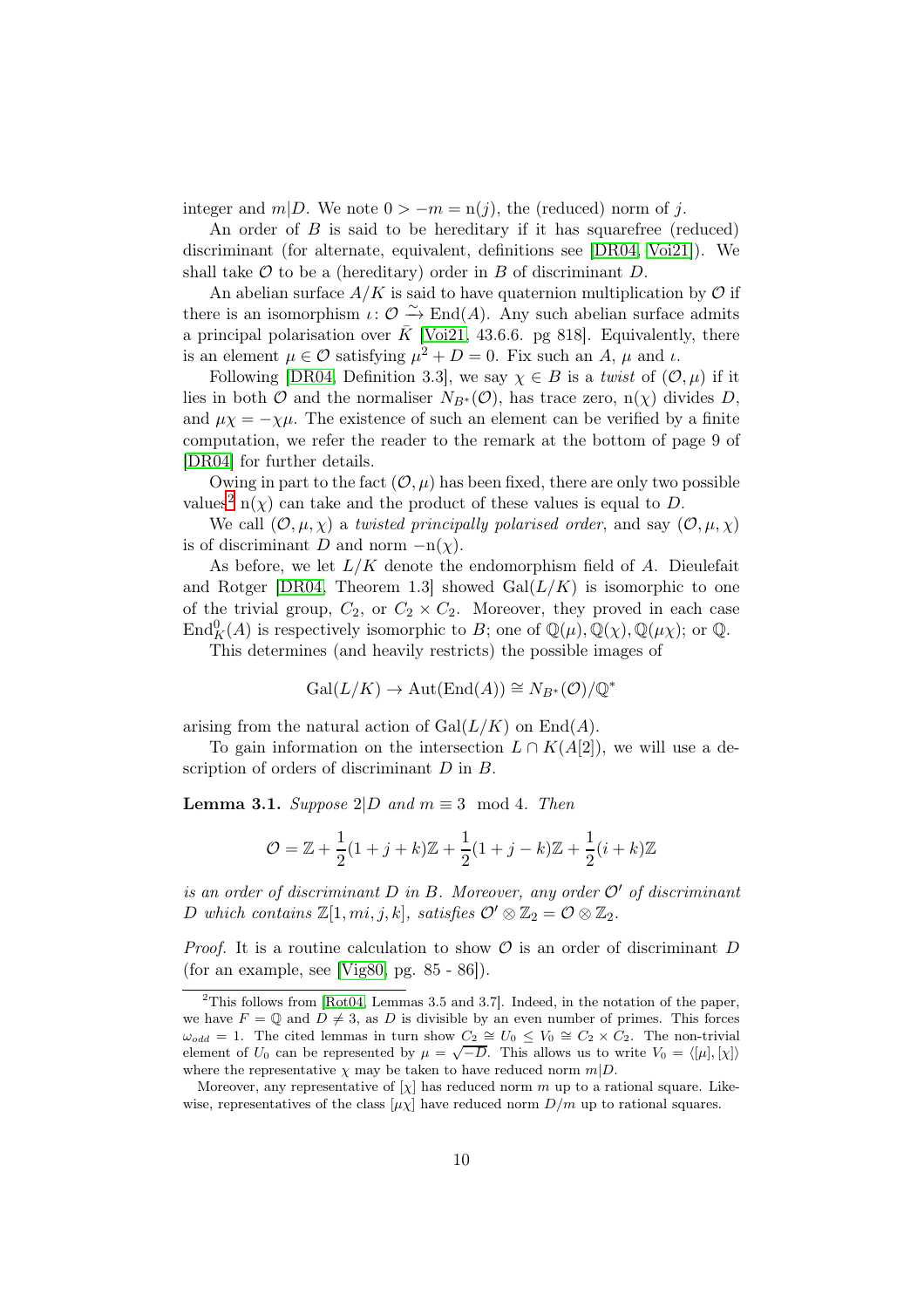We now show the final statement. As m is odd we have  $\mathbb{Z}[1, mi, j, k] \otimes$  $\mathbb{Z}_2 = \mathbb{Z}[1, i, j, k] \otimes \mathbb{Z}_2$ . Thus we may assume  $\mathcal{O}'$  contains  $\mathbb{Z}[1, i, j, k]$ . The discriminant of  $\mathbb{Z}[1, i, j, k]$  equals 4D and thus any element contained in  $\mathcal{O}'$ but not in  $\mathbb{Z}[1, i, j, k]$  is of the form  $\frac{1}{4}\alpha$  with  $\alpha \in \mathbb{Z}[1, i, j, k]$ .

By considering the (monic) minimal polynomial of  $\frac{1}{4}\alpha$ , we find  $\alpha \in$  $2\mathbb{Z}[1, i, j, k]$ . Hence it suffices to check elements of the form  $\frac{1}{2}(a+bi+cj+dk)$ with  $a, b, c, d \in \{0, 1\}$ . One finds  $\frac{1}{2}(1 + j + k)$ ,  $\frac{1}{2}$  $\frac{1}{2}(1+i+j), \frac{1}{2}$  $\frac{1}{2}(i+k)$  are the only integral such and that they must all belong to  $\mathcal{O}'$ . 囗

<span id="page-10-1"></span>**Lemma 3.2.** Suppose  $m \equiv 1 \mod 4$ . Then

$$
\mathcal{O} = \mathbb{Z} + \frac{1}{2}(1+j)\mathbb{Z} + k\mathbb{Z} + \frac{1}{2}(i+k)\mathbb{Z}
$$

is an order of discriminant D in B. Furthermore, if  $D \equiv 1 \mod 4$  then

$$
\mathcal{O}_1 = \mathbb{Z} + \frac{1}{2}(1+i)\mathbb{Z} + j\mathbb{Z} + \frac{1}{2}(j+k)\mathbb{Z}
$$

is an order of discriminant D in B. Likewise, if  $D \equiv 3 \mod 4$  then

$$
\mathcal{O}_3 = \mathbb{Z} + \frac{1}{2}(1+k)\mathbb{Z} + j\mathbb{Z} + \frac{1}{2}(i+j)\mathbb{Z}
$$

is an order of discriminant D in B.

Moreover, any order  $\mathcal{O}'$  of even discriminant D which contains  $\mathbb{Z}[1, mi, j, k]$ satisfies  $\mathcal{O}' \otimes \mathbb{Z}_2 = \mathcal{O} \otimes \mathbb{Z}_2$ . Any order  $\mathcal{O}'$  of discriminant  $D \equiv t \mod 4$  with  $t \in \{1,3\}$ , which contains  $\mathbb{Z}[1, mi, j, k]$ , satisfies either  $\mathcal{O}' \otimes \mathbb{Z}_2 = \mathcal{O} \otimes \mathbb{Z}_2$  or  $\mathcal{O}'\otimes\mathbb{Z}_2=\mathcal{O}_t\otimes\mathbb{Z}_2.$ 

Proof. The proof follows the same strategy as for Lemma [3.1.](#page-9-1)

 $\Box$ 

<span id="page-10-0"></span>**Theorem 3.3.** Let  $A/K$  be an abelian surface with QM by a twisted principally polarised order  $(0, \mu, \chi)$  of discriminant D and norm m, where  $0 \subset B$ . If  $2|D \text{ and } m \equiv 3 \mod 4$ , then  $L \subseteq K(A[2]).$ 

*Proof.* As  $\text{End}(A)$  is a hereditary order, the results of [\[DR04,](#page-12-9) Theorem 1.3] apply to show a non-trivial element of  $Gal(L/K)$  acts on  $End(A)$  (possibly after scaling) by conjugation as one of  $\mu$ ,  $\chi$  or  $\mu\chi$ .

We look to determine the action of these elements on  $\text{End}(A) \otimes \mathbb{Z}/2\mathbb{Z}$ . To do so we reduce a  $\mathbb{Z}$ -basis of  $\text{End}(A)$  modulo 2, thus we may work with End(A)⊗Z<sub>2</sub> in place of End(A). By considering the algebraic relations they satisfy, we may assume  $\mu = k$ ,  $\chi = j$  and  $\mu \chi = mi$ . Hence Lemma [3.1](#page-9-1) allows us to take  $\text{End}(A) = \mathbb{Z} + \frac{1}{2}$  $\frac{1}{2}(1+j+k)\mathbb{Z}+\frac{1}{2}$  $\frac{1}{2}(1+j-k)\mathbb{Z}+\frac{1}{2}$  $rac{1}{2}(i+k)\mathbb{Z}$ .

Let  $X=\frac{1}{2}$  $\frac{1}{2}(1+j+k), \bar{Y} = \frac{1}{2}$  $\frac{1}{2}(1+j-k)$  and  $Z=\frac{1}{2}$  $\frac{1}{2}(i+k)$ . Let us examine the action of i, j and k on the basis of  $End(A)$  given by  $1, X, Y, Z$ . Each of i, j and k fix 1. For i we have  $iX_i^{-1} = 1 - X$ ,  $iY_i^{-1} = 1 - Y$  and  $iZ_i^{-1} =$  $Z + Y - X$ . For j we have  $jXj^{-1} = Y$ ,  $jYj^{-1} = X$ ,  $jZj^{-1} = -Z$ . Looking at the coefficients, we see the action remains faithful on  $\text{End}(A) \otimes \mathbb{Z}/2\mathbb{Z}$ . By proceeding as in the proof of Theorem 2.1 we are now done. proceeding as in the proof of Theorem [2.1](#page-3-0) we are now done.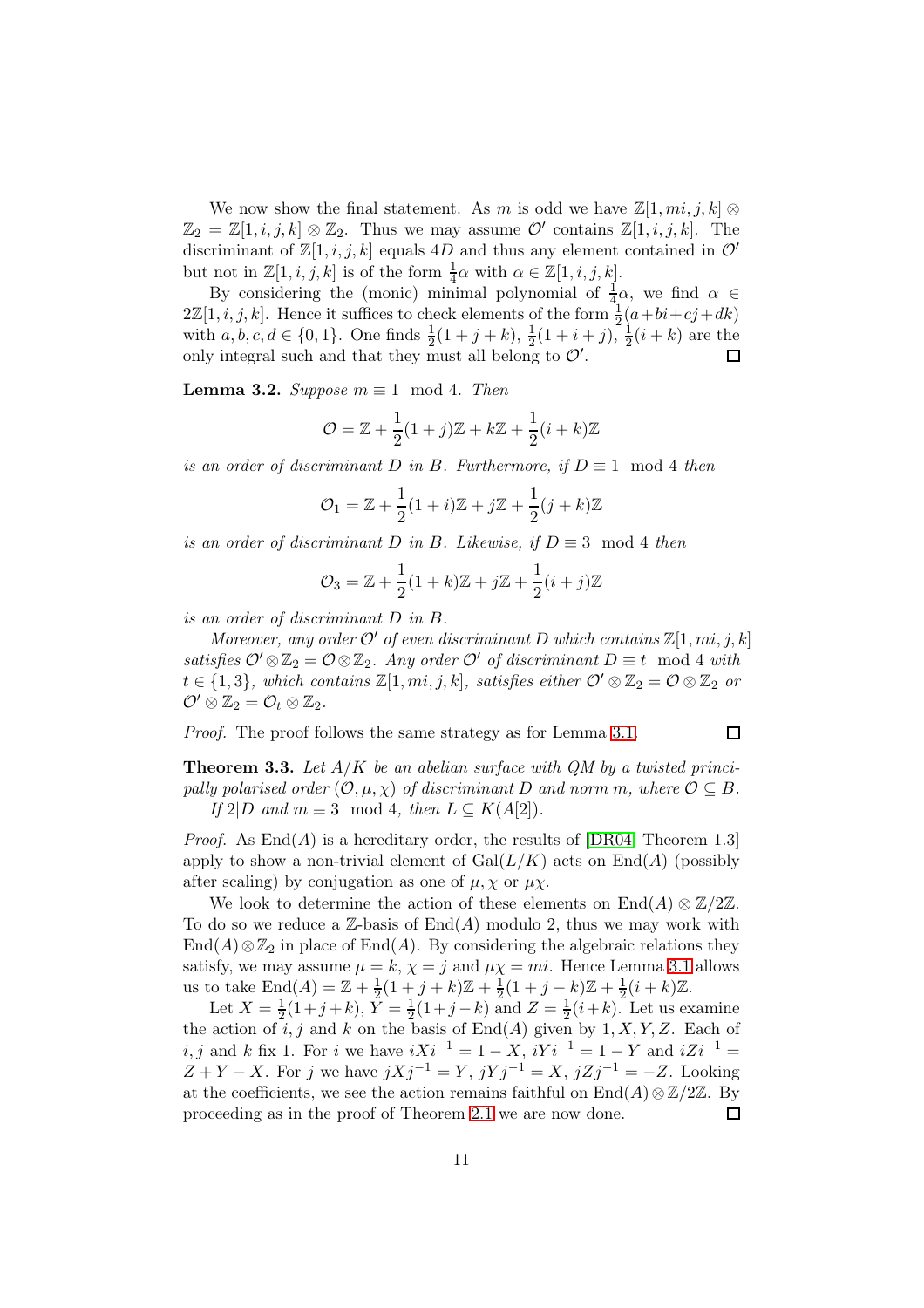Example 3.4. The hereditary assumption is necessary. The following example shows not only L need not be contained in  $\mathbb{Q}(A[2])$  for a non-hereditary order, but also the result of Dieulefait and Rotger fails.

Let J be the jacobian defined by the hyperelliptic curve associated to  $y^2$ +  $y = 6x^5 + 9x^4 - x^3 - 3x^2$  with LMFDB label 20736.1.373248.1. This surface has QM by an order of (reduced) discriminant  $6^2$  in  $\left(\frac{2,3}{0}\right)$  $\left(\frac{2,3}{\mathbb{Q}}\right)$ . In particular, the order is not hereditary. The endomorphism field has defining polynomial  $x^8 + 4x^6 + 10x^4 + 24x^2 + 36$  and the two torsion field of J is  $\mathbb{Q}(\sqrt{2}, \sqrt{3})$ .

This curve, made easily available on the LMFDB [\[LMF\]](#page-13-11), was first found in [\[BSS](#page-12-7)+16]. Computations linked to its endomorphism algebra were carried out in Magma using code from [\[CMSV19\]](#page-12-10).

For ease of notation let  $F = K(A[2])$ .

<span id="page-11-0"></span>**Theorem 3.5.** Let  $A/K$  be an abelian surface with QM by a twisted principally polarised order  $(0, \mu, \chi)$  of discriminant D and norm m, where  $\mathcal{O} \subseteq B$ .

If  $m \equiv 1 \mod 4$ , then  $\text{End}_F^0(A)$  contains at least one of  $\mathbb{Q}(\sqrt{m}), \mathbb{Q}(\sqrt{-D})$ and  $\mathbb{Q}(\sqrt{D/m})$ . Moreover, if D is even, then  $\text{End}_F^0(A)$  contains at least one of  $\mathbb{Q}(\sqrt{-D})$  and  $\mathbb{Q}(\sqrt{D/m})$ .

*Proof.* As  $\text{End}(A)$  is a hereditary order, the results of [\[DR04,](#page-12-9) Theorem 1.3] apply to show a non-trivial element of  $Gal(L/K)$  acts on  $End(A)$  (possibly after scaling) by conjugation as one of  $\mu$ ,  $\chi$  or  $\mu\chi$ .

We look to determine the action of these elements on  $\text{End}(A) \otimes \mathbb{Z}/2\mathbb{Z}$ . To do so we reduce a  $\mathbb{Z}$ -basis of  $\text{End}(A)$  modulo 2, thus we may work with End(A)⊗Z<sub>2</sub> in place of End(A). By considering the algebraic relations they satisfy, we may assume  $\mu = k$ ,  $\chi = j$  and  $\mu \chi = mi$ . Lemma [3.2](#page-10-1) allows us to take  $\text{End}(A)$  equal to one of the three given orders. As these orders differ by permuting i, j and k, we only give details for the case  $\text{End}(A)$  =  $\mathbb{Z} + \frac{1}{2}(1+j)\mathbb{Z} + k\mathbb{Z} + \frac{1}{2}(i+k)\mathbb{Z}.$ 

Let  $X = \frac{1}{2}(1+j)$ ,  $\overline{Y} = k$  and  $Z = \frac{1}{2}(i+k)$ . Let us examine the action of  $i, j$  and k on the basis of End(A) given by  $1, X, Y, Z$ . Each of i, j and k fix 1. For i we have  $iXi^{-1} = 1 - X$ ,  $iYi^{-1} = -Y$  and  $iZi^{-1} = Z - Y$ . For j we have  $jXj^{-1} = X$ ,  $jYj^{-1} = -Y$ ,  $jZj^{-1} = -Z$ . Looking at the coefficients, we see j acts trivially on End(A)  $\otimes \mathbb{Z}/2\mathbb{Z}$  whereas i and k act by the same involution. Proceeding as in the proof of Theorem [2.1,](#page-3-0) we find at least one of  $\mathbb{Q}(i) \cong \mathbb{Q}(\sqrt{D/m})$  and  $\mathbb{Q}(k) \cong \mathbb{Q}(\sqrt{-D})$  is contained in End $_{F}^{0}(A)$ .  $\Box$ 

**Example 3.6.** The jacobian J of the hyperelliptic curve  $y^2 = -2x^6 - 12x^5 21x^4 - 10x^3 - 3x^2 + 6x + 1$  has QM by the maximal order of  $B = \begin{pmatrix} 3.5 \\ \hline Q \end{pmatrix}$  $\frac{3,5}{\mathbb{Q}}$  which has discriminant 15. The endomorphism field of J is  $L = \mathbb{Q}(\sqrt{3}, \sqrt{-3})$ , we have  $L \cap \mathbb{Q}(A[2]) = \mathbb{Q}(\sqrt{-3})$  and  $\text{End}_{\mathbb{Q}(\sqrt{-3})}^0(J) = \mathbb{Q}(\sqrt{-15})$ . These calculations were performed in Magma using code from [\[CMSV19\]](#page-12-10). The curve comes from [\[LY20\]](#page-13-12).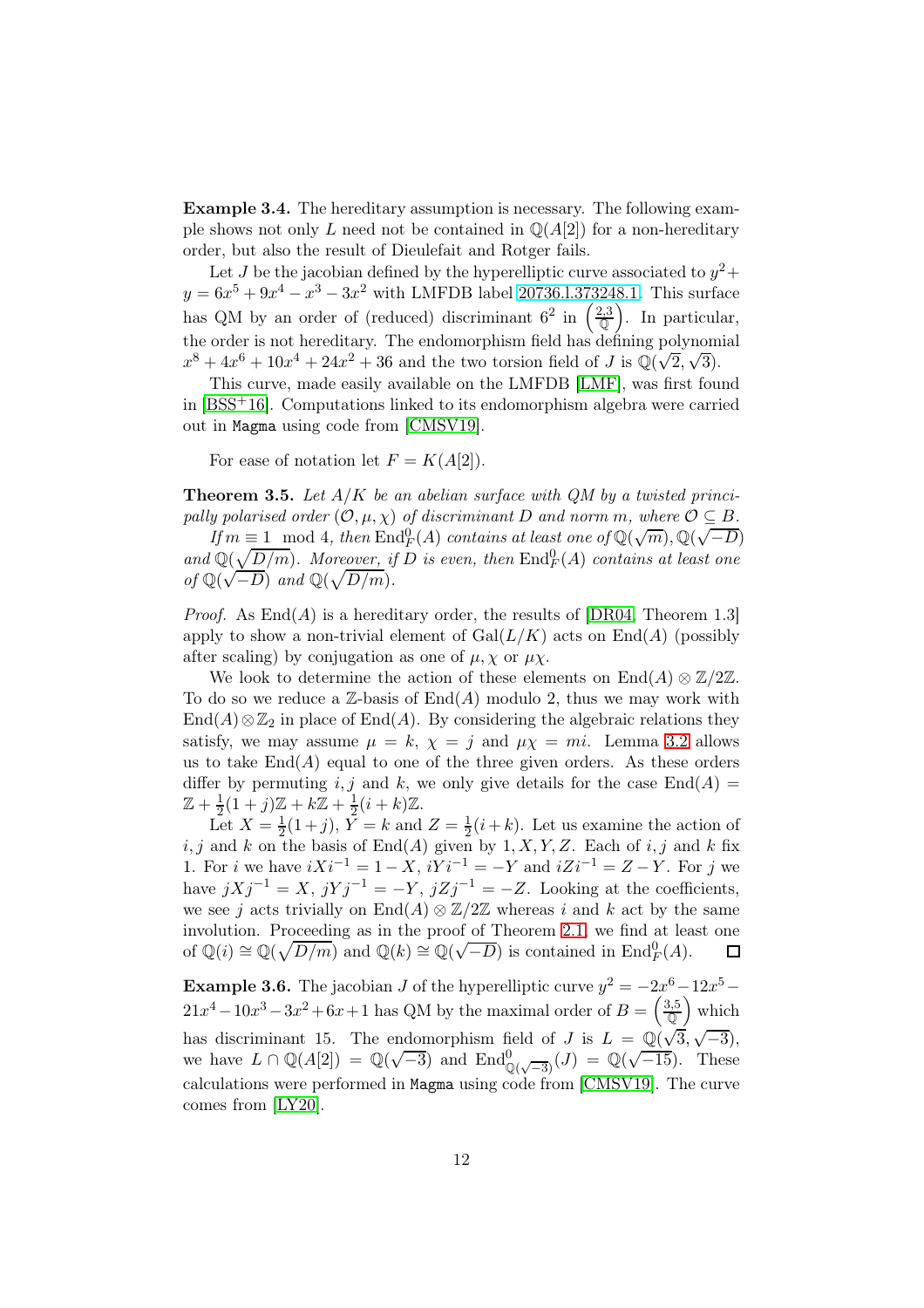### References

- <span id="page-12-8"></span>[BCP97] Wieb Bosma, John Cannon, and Catherine Playoust. The Magma algebra system. I. The user language. J. Symbolic Comput.,  $24(3-4):235-265$ , 1997. Computational algebra and number theory (London, 1993).
- <span id="page-12-1"></span>[BFGR06] Nils Bruin, E. Victor Flynn, Josep González, and Víctor Rotger. On finiteness conjectures for endomorphism algebras of abelian surfaces. Math. Proc. Cambridge Philos. Soc., 141(3):383–408, 2006.
- <span id="page-12-7"></span>[BSS+16] Andrew R. Booker, Jeroen Sijsling, Andrew V. Sutherland, John Voight, and Dan Yasaki. A database of genus-2 curves over the rational numbers. LMS J. Comput. Math., 19(suppl. A):235–254, 2016.
- <span id="page-12-10"></span>[CMSV19] Edgar Costa, Nicolas Mascot, Jeroen Sijsling, and John Voight. Rigorous computation of the endomorphism ring of a Jacobian. Math. Comp., 88(317):1303–1339, 2019.
- <span id="page-12-9"></span>[DR04] Luis V. Dieulefait and Víctor Rotger. The arithmetic of QM-abelian surfaces through their Galois representations. J. Algebra, 281(1):124–143, 2004. For the current version see https://web.mat.upc.edu/victor.rotger/docs/ArithmeticQM.pdf.
- <span id="page-12-6"></span>[FG18] Francesc Fité and Xavier Guitart. Fields of definition of elliptic kcurves and the realizability of all genus 2 Sato-Tate groups over a number field. Trans. Amer. Math. Soc., 370(7):4623–4659, 2018.
- <span id="page-12-0"></span>[FG20] Francesc Fité and Xavier Guitart. Endomorphism algebras of geometrically split abelian surfaces over Q. Algebra Number Theory, 14(6):1399–1421, 2020.
- <span id="page-12-3"></span>[FKRS12] Francesc Fité, Kiran S. Kedlaya, Víctor Rotger, and Andrew V. Sutherland. Sato-Tate distributions and Galois endomorphism modules in genus 2. Compos. Math., 148(5):1390–1442, 2012.
- <span id="page-12-4"></span>[FKS21] Francesc Fité, Kiran S. Kedlaya, and Andrew V. Sutherland. Sato-Tate groups of abelian threefolds. ArXiv preprint https://arxiv.org/abs/2106.13759, 2021.
- <span id="page-12-2"></span>[GK17] Robert Guralnick and Kiran S. Kedlaya. Endomorphism fields of abelian varieties. Res. Number Theory, 3:Art. 22, 10, 2017.
- <span id="page-12-5"></span>[Goo21] Pip Goodman. Restrictions on endomorphism rings of Jacobians and their minimal fields of definition. Trans. Amer. Math. Soc., 374(7):4639–4654, 2021.